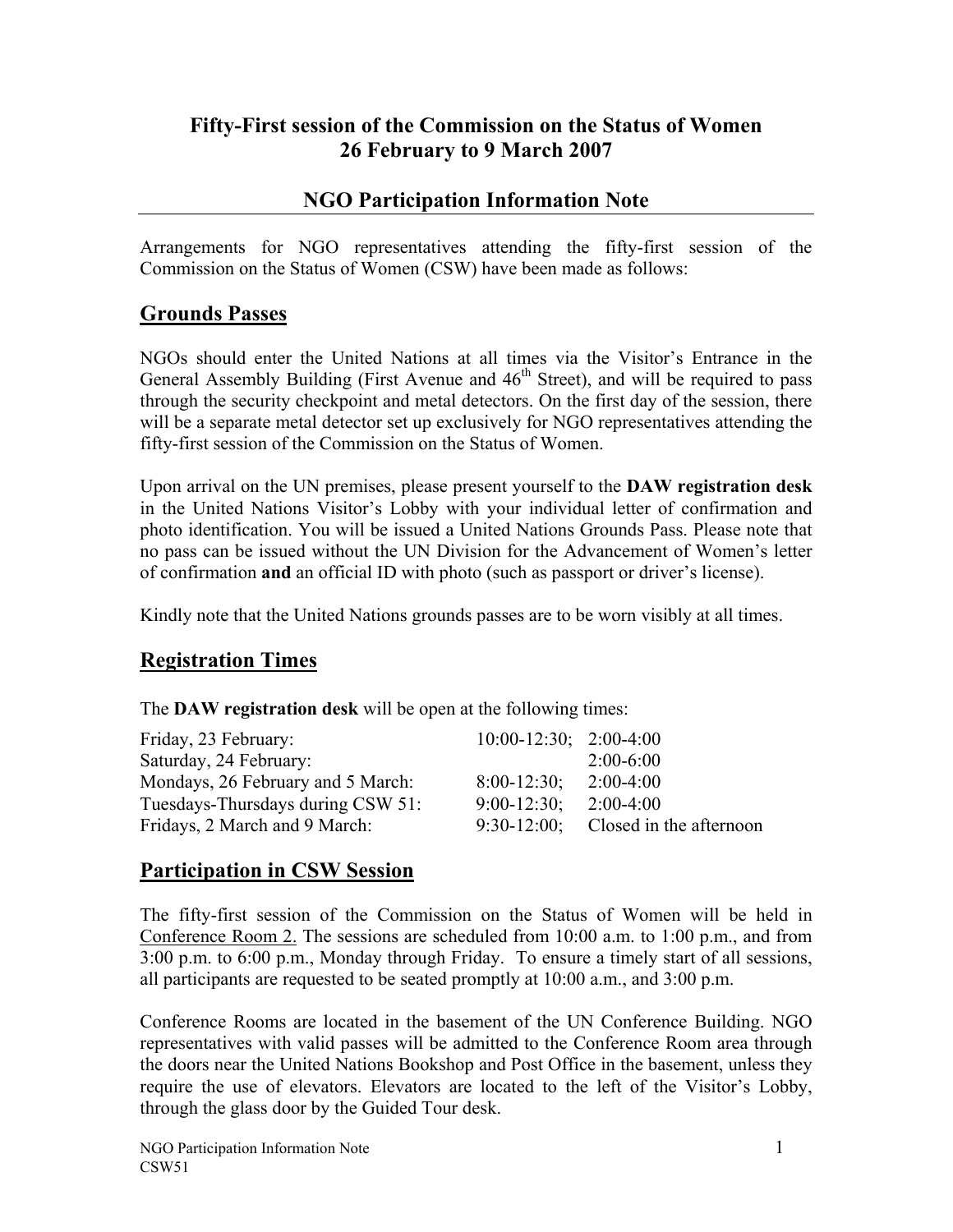NGO representatives may attend all open meetings of the Commission. They may also attend informal consultations subject to the agreement of the chairperson of the informal consultations.

## **Oral statements**

A number of NGO representatives will be able to speak during the general debate and interactive panel discussions. The chairperson of a meeting will call on NGO speakers, subject to time available.

In an effort to bring broad-based views of the NGO community to the inter-governmental process, preference will be given to NGO participants speaking on behalf of a group of organizations or caucus. Whenever possible, NGO representatives are, therefore, encouraged to prepare joint statements.

NGO representatives requesting to make an oral statement are kindly reminded to focus their intervention on the theme being discussed at specific meetings. Interventions during the interactive panel discussions should not be a prepared statement: speakers should contribute to the ongoing discussion and/or ask questions to the experts on the panel. In all interventions, NGOs are requested to adhere strictly to the time limits.

NGO representatives wishing to make an intervention during the general debate or any interactive panel should notify Ms. Tsu-Wei Chang (CSW51@un.org) **24 hours before** the beginning of the meeting session. DAW will bring your request for inclusion on the speakers' list to the attention of the Secretary of the Commission. The request should include the topic of the statement, identify the organization(s), the name of the speaker, and include the contact email address, and local phone numbers.

Copies of all oral interventions intended for the general debate must be submitted in writing. We kindly ask that you please limit your statement to approximately two pages. You should submit 22 copies of the statement to **DAW registration desk** at least half day in advance of the scheduled session. DAW will submit these copies to Conference **Services** 

The daily list of speakers will be posted in Conference Room B. Since the list may be updated frequently throughout the day, NGOs who have requested to speak should check the list frequently during the day.

NGO representatives on the speakers' list will be seated in a specially-designated area in the conference room. NGO representatives are expected to be present at the beginning of the session at which they are scheduled to speak, and to keep their interventions brief (not exceeding three minutes.)

### **NGO meetings and caucuses**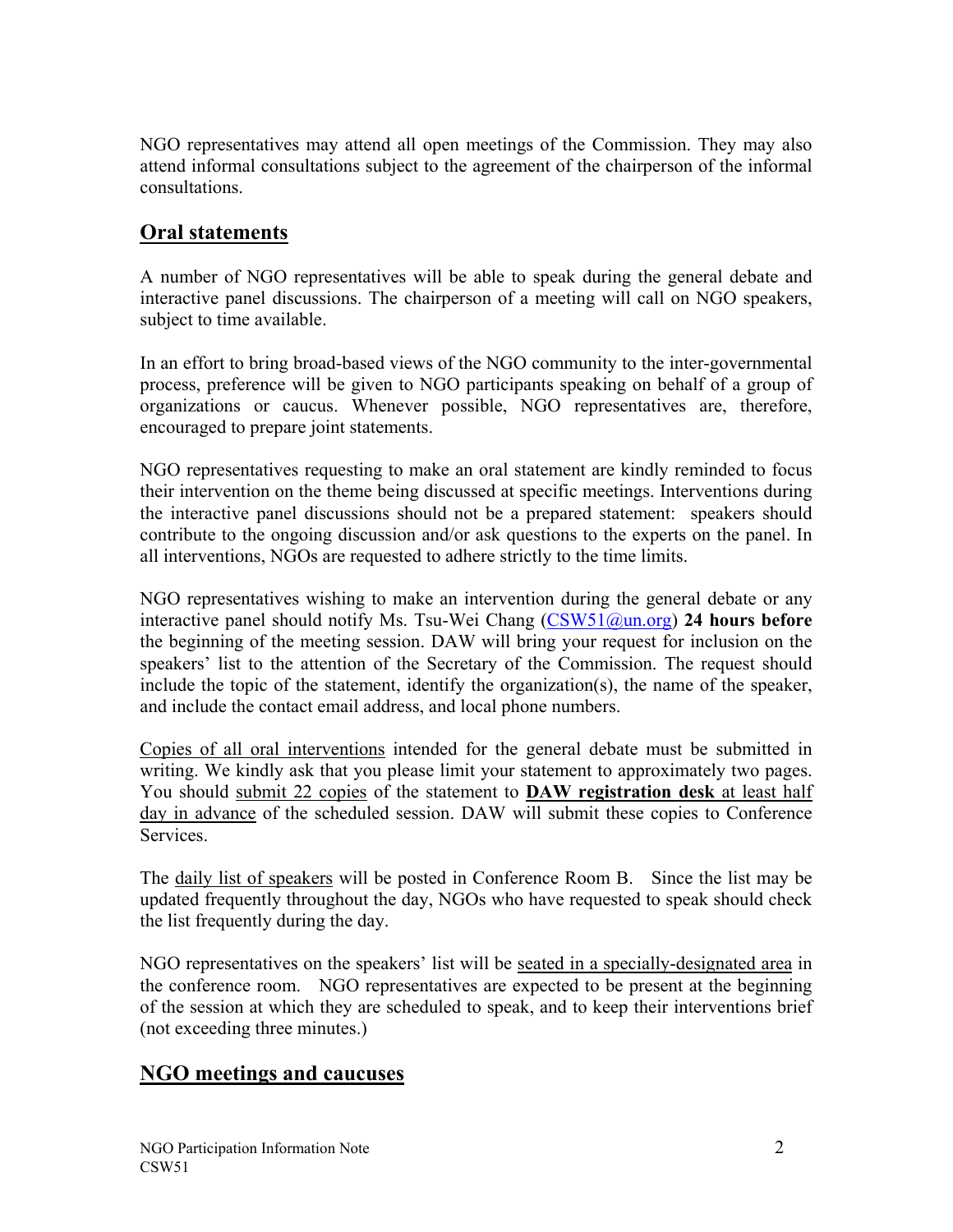Conference Room B has been reserved for NGO representatives to hold caucuses and workshops.

A photocopier has been set up in Conference Room B for exclusive use by NGO representatives attending the fifty-first session of the Commission on the Status of Women. Kindly note that photocopy paper will not be provided; please bring US standard letter size paper  $(8\frac{1}{2}$  in. x 11 in.) for copying (any other size will jam the machine.) Please refrain from using the photocopier, computers and printers while the room is being used for caucuses and workshops.

The Church Centre Building, located on the corner of 44<sup>th</sup> Street and First Avenue, has been specifically reserved by the NGO Committee on the Status of Women for use by NGO representatives attending the fifty-first session of the Commission on the Status of Women. Kindly contact the NGO Committee on Status of Women to use this space for meetings and caucuses.

# **Parallel Events**

Typically, NGO parallel events take place in the Church Center Building.

NGOs that are organizing events on United Nations premises (together with UN entities or Member States) are requested to strictly keep to the scheduled time so that the next event on the programme may start promptly.

A daily schedule of CSW events, including NGO parallel events, will be prepared and distributed by DAW. Any request for changes in the scheduled events should be directed to Ms. Tsu-Wei Chang  $(CSW51@un.org)$ . Only scheduled changes received by 1:00 p.m. each day will be reflected in the next day's schedule.

## **Official documents**

A limited number of copies of official documents of the fifty-first session of the Commission on the Status of Women are reserved by Conferences Services for NGO representatives. These documents will be displayed in Conference Room B.

NGO representatives are strongly urged not to take more than one copy of each official document per organization.

NGO representatives are requested not to ask for official documents at the documentation booths in the Conference Room area: distribution of official documents from the conference room booths is reserved for government delegations, and NGO requests cannot be accommodated at this location.

# **Programme information**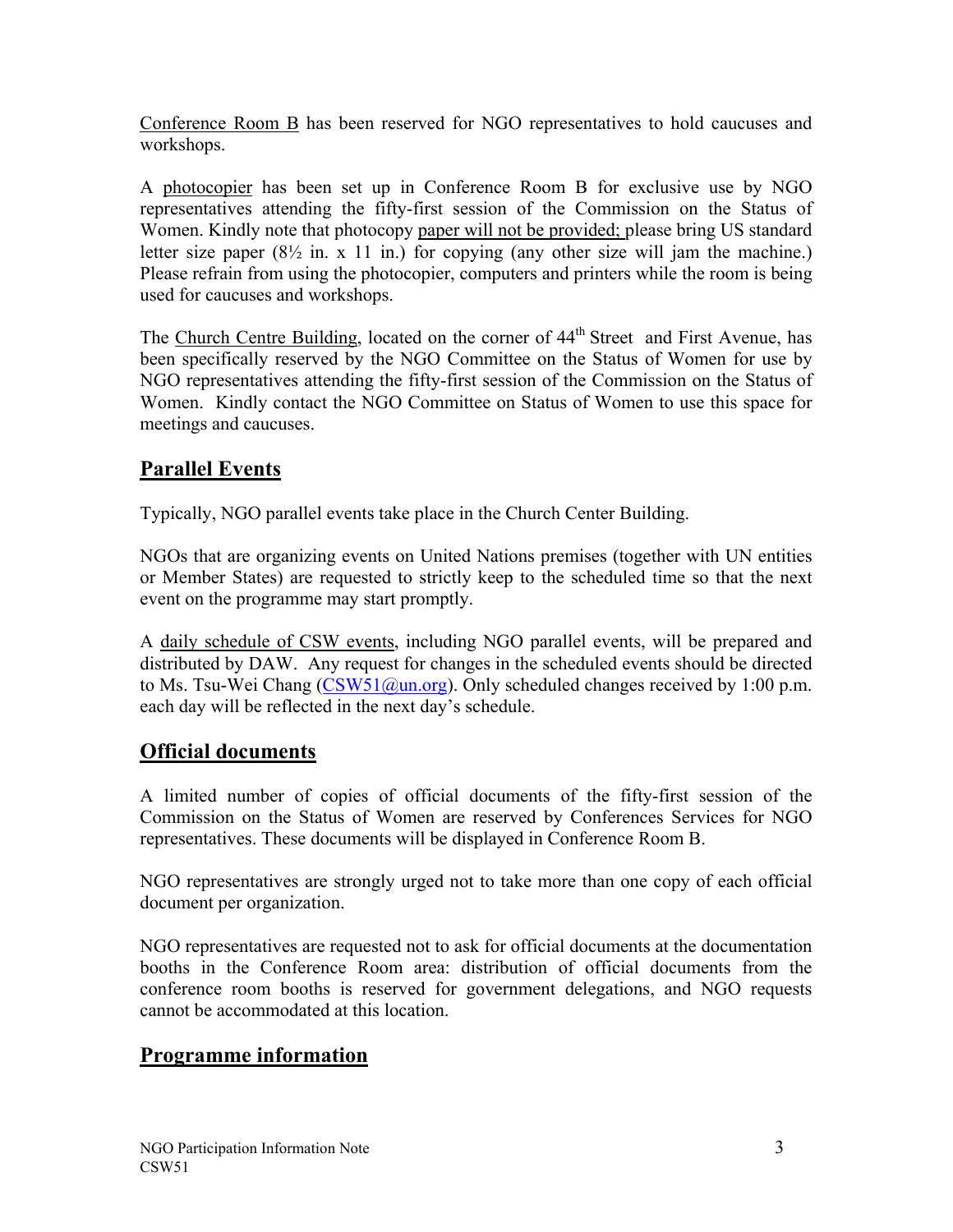The Journal of the United Nations is issued daily. It contains information on the daily programme of official meetings in the United Nations, including changes in schedules, meeting room assignments, and related announcements.

DAW also distributes the daily schedule of CSW events at the **DAW registration desk** as well as the **DAW publication display /information desk** for CSW in the Conference Building Neck area (The Neck Area is the passage located in the basement of the UN Conference Building, between Vienna Café and the elevators, and next to Conference Room 2). Additional information can also be obtained at the daily morning briefings for NGOs.

### **Reminders**

- **Under no circumstances are demonstrations of any kind permitted on United Nations premises.**
- The United Nations is a non-smoking building.
- No food or beverages can be brought into or consumed in any of the conference rooms, including the Dag Hammarskjold Library Auditorium.
- No items can be sold on the premises of the United Nations.
- No luggage is permitted in the United Nations premises, such as carry-ons, backpacks, etc. Please make arrangements for storing your luggage prior to arrival at UN Headquarters.
- Under no circumstances should items be affixed to the plasma TVs, walls, doors or painted surfaces. In order to facilitate information sharing, there will be a notice board inside Conference Room B. This is the only place where NGO representatives may place notices.
- The United Nations will not be responsible for damage or theft of articles.
- Full co-operation with the UN Security Service is expected.
- When in the cafeteria, please do not move tables and chairs into clusters so as to hold impromptu meetings; the cafeteria is strictly for eating purposes.

### **Finding your way around UN Headquarters and the surrounding area**

Please note that copies of a sketched map of the UN headquarters will be available at the **DAW registration desk**. Please see below the location of some of the most commonly used facilities: